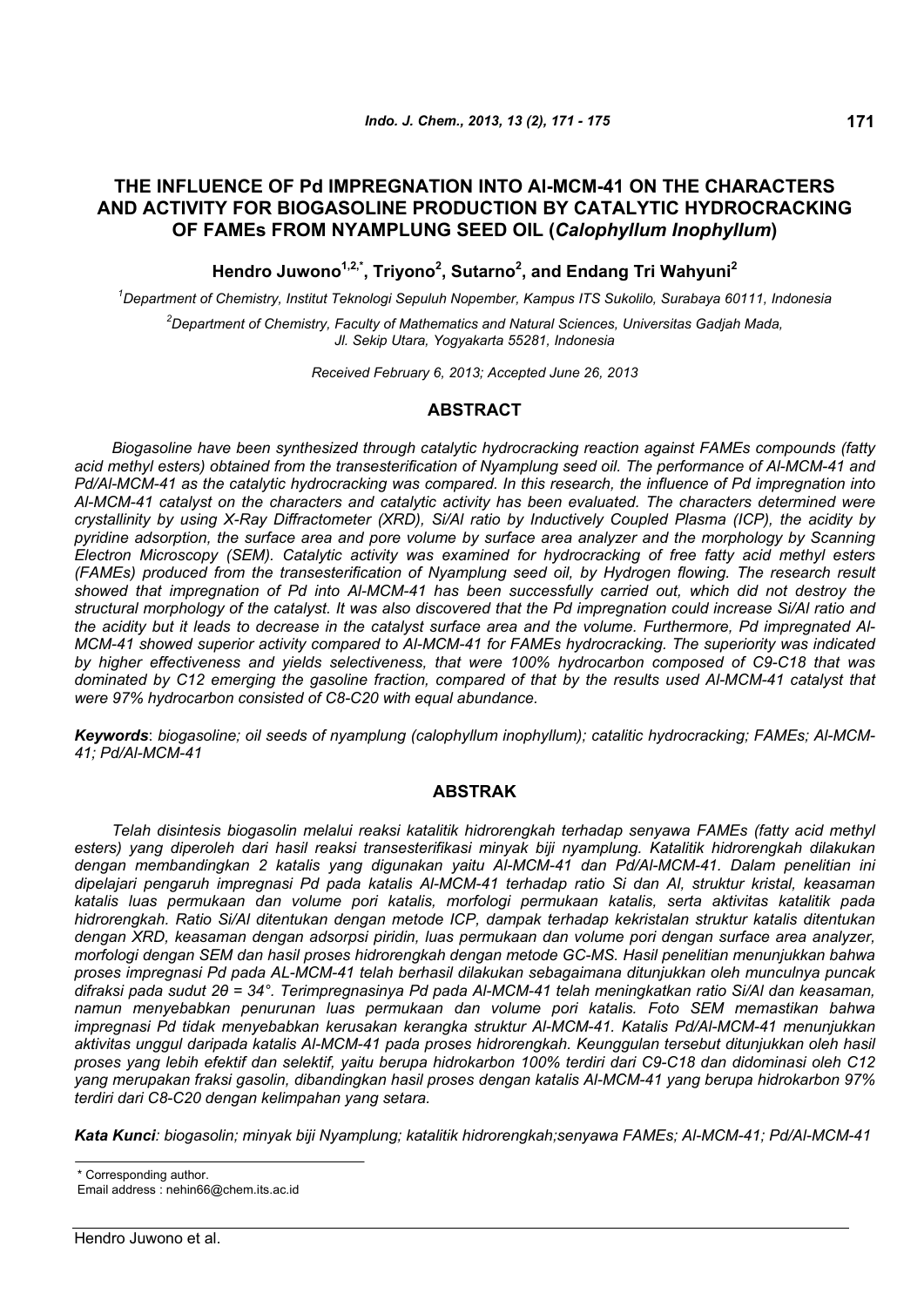## **INTRODUCTION**

The short supply of unrenewable energy has been encouraging scientist to look for the alternative energies. One of the alternative energy is biogasoline, that can produced from renewable feedstock such as seed of Nyamplung oil containing around 90% of dry weight [1]. For gasoline production from Nyamplung seed oil. The triglycerides in the Nyamplung oil have to be converted into free fatty acid methyl esters (FAMEs) through transesterification in the presence of catalyst, and the used of Al-MCM-41 catalyst has been reported [2]. Then the FAMEs produced were cracked by flowed Hydrogen called hydrocracking. By the addition of catalyst having active acid sites, included MCM-41.

MCM-41 catalyst has porosity lying in the mesopores which was match with the triglycerides size resulted effective catalytic reaction. However, the number of the acid sites provided catalytic activity was relatively low leading to a less effective hydrocracking reaction. The acid sites have been increased by impregnation of Al metal into MCM-41 called Al-MCM-41 [3] but the acid improvement has not been satisfying enough for hydrocracking.

The acid sites improvement in MCM-41 has also been performed by Pt metal impregnation into MCM-41, which was examined for Hydrogenation of *toloune* [4]. Other metal impregnated in MCM-41 was Pd to formed Pd-MCM-41, and it was reported that catalyst was succeeded to catalyzed methanol synthesis from carbon *monooxide* reacted with Hydrogen [5].

In order to get larger number of acid sites of MCM-41 and the high performance in catalyzing FAMEs hydrocracking, in this research, impregnation of Pd into Al-MCM-41 is addressed and the influenced of the impregnation on its characters and activity were also evaluated.

#### **EXPERIMENTAL SECTION**

#### **Materials**

Palladium chloride, sodium aluminate, tetraethyl orthosilicate, and ethyl triammonium bromide have been supplied by Sigma Aldrich. Phosphoric acid p.a, methanol, n-pentane, and pyridine received as its were from Merck. The sample of Nyamplung seed oil (*Calophyllum Inophyllum*) was produced our laboratory.

## **Instrumentation**

X-Ray Diffractometer (XRD) (Shimadzu), Gas Sorption Analyzer (Quantachrome), Scanning Electron Microscopy (SEM) (Heiss), Inductively Coupled Plasma (ICP) (Teledyne Leeman Labs), Gas Chromatograph - Mass Spectrophotometer (GC-MS)(Shimadzu).

### **Procedure**

### *Synthesis of Pd/Al-MCM-41*

Pd/Al-MCM-41 catalyst was prepared by using wet impregnation procedure continued by hydrothermal step as reported by Deongseong [4], Papp [6], Ruiz [7], Carmo [8], and Okumura [9]. Preparation was carried out by soaking Al-MCM-41 in 5% (w/w)  $PdCl<sub>2</sub>$  solution, and then the mixture was stirred gently at room temperature until homogen. The mixture was heated for 6 h to evaporate the solvent, and then was continued by calcination in this reactor, in which the temperature was increased to 550 °C in nitrogen atmosphere for 1 h. Then the nitrogen was replaced by air while the calcinations process was going on for 6 h. The air atmosphere was replaced by hydrogen and the process was taking place at temperature 150 °C. And the red-brown solid was obtained. After being dried the solid was stored in a desiccator for 24 h and were ready for characterization.

### *Characterization of catalysts*

The effect of Pd impregnation in Al-MCM-41 on the crystallinity of the catalyst was analyzed using Shimadzu X-Ray Diffractometer (XRD) with Cu Kα radiation at  $\lambda = 0.154$  nm and then the XRD pattern was recorded at (2θ) was between 3°-60°. The ratio Si/Al and Pd content were determined by using Induced Coupled Plasma (ICP) produced by Teledyne Leeman Labs, and the acidity of both catalysts was determined by pyridine adsorption. Surface area and pore volume were performed using gas sorption analyzer (Quantachrome) in nitrogen atmosphere, and calculated using both KJS and BJA adsorption isotherm method, the morphological structure of the catalyst was observed using Scanning Electron Microscopy SEM (Heiss). The product of the FAMEs hydrocracking were analyzed using Shimadzu GC-MS.

#### *Transesterification and catalytic hydrocracking reactions*

The nyamplung seeds were taken from the coastal area of the southern Bangkalan City of Madura Island. The samples were dried until the moisture content below 5% and were squeezed using hydraulic press to obtain raw oil of the nyamplung. The oil was then added with phosphoric acid for degumming process. The transesterification reaction was carried out by the addition of methanol with Al-MCM-41 catalyst to form FAMEs. And the result was 98.15% yield. To produce biogasoline, FAMEs resulted from the transesterification was placed in a 250 mL round flask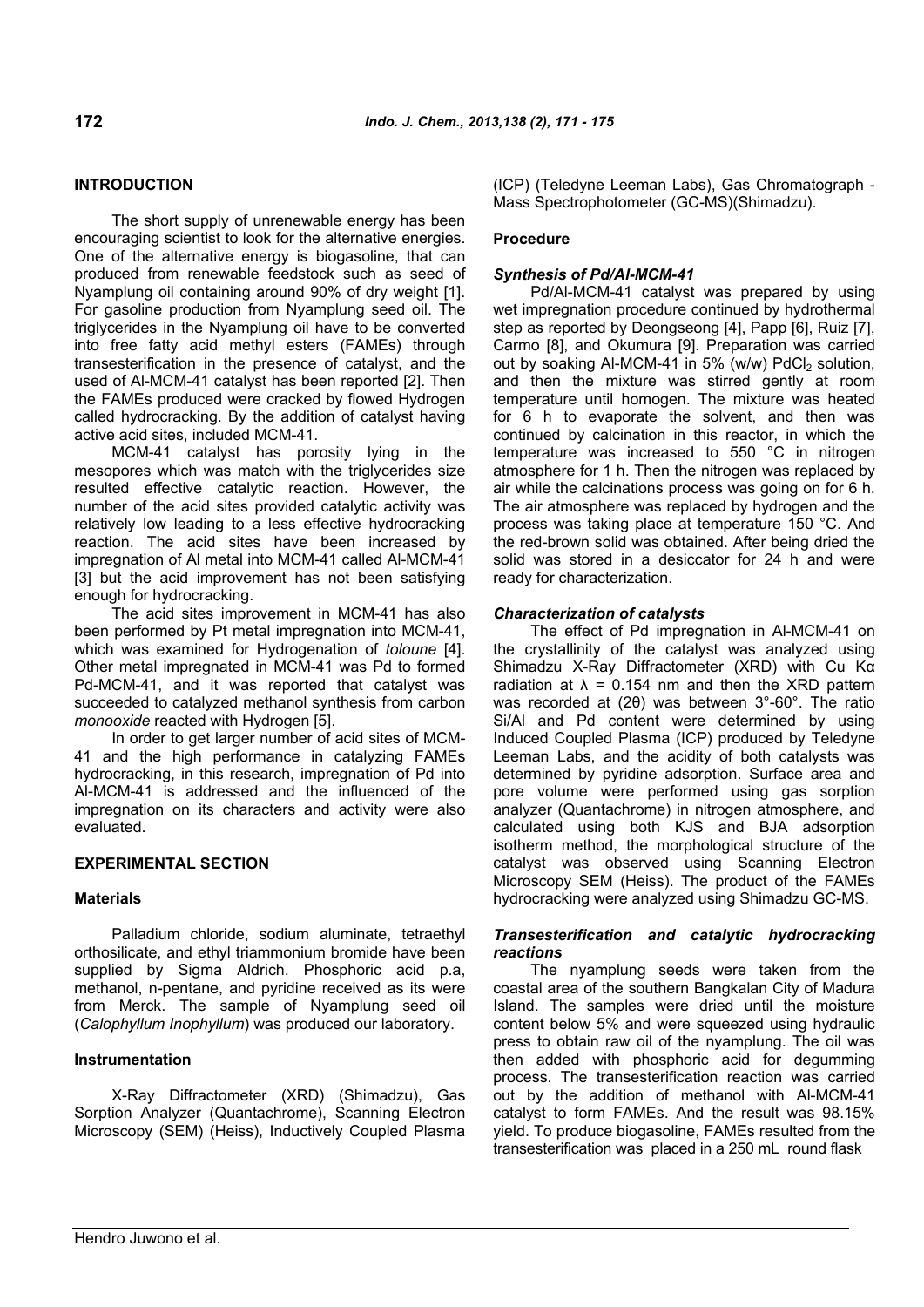

**Fig 1.** XRD diffractogram of Al-MCM-41 and Pd/Al-MCM-41 catalysts **Fig 2.** Micrograph SEM (Al-MCM-41)



**Fig 3.** Micrograph SEM (Pd/Al-MCM-41)

with 3 necks, connected with reactor hydrocracking was then flown by hydrogen with rate 2 mL/min and temperature of 200 °C.

## **RESULT AND DISCUSSION**

## **Characterizations**

The effect of Pd impregnation into Al-MCM-41 catalyst on its crystallinity structure has been studied using XRD and the pattern recorded was presented as Fig. 1. The figure shows that Al-MCM-41 and the Pd/Al-MCM-41 have similar XRD pattern where peaks at 2θ = 3°–5° and at round 20°, characteristic for MCM-41[4] were observed. It was also seen that Pd impregnation into Al-MCM-41 leads to a slight decreased in the intensity of the peaks, implying an occurrence of very small structural destroyed. In addition, the impregnation also promoted new peaks at 34°, 42°, 55°, 61° that belong to Pd element [7]. It was indicated that Pd has been successfully impregnated in Al-MCM-41.

The effect of Pd impregnation into Al-MCM-41 on the ratio of Si/Al and the acidity content were presented in Table 1.

From the Table, it can be seen that Pd impregnation on Al-MCM-41 has decreased the Si



#### **Table 1.** Al and Si content in the catalyst

| Catalyst     | AI (%) | Si (%) | Acidity (by Pyridine<br>(mmol/g) |
|--------------|--------|--------|----------------------------------|
| AI-MCM-41    | 4.81   | 81.71  | 0.0284                           |
| Pd/Al-MCM-41 | 6.01   | 55.30  | 0.0626                           |

**Table 2.** The effect of Pd impregnation into Al-MCM-41 on the surface area, pore volume and pore radius

| on the canade area, pore volume and pore radial |                |          |           |  |
|-------------------------------------------------|----------------|----------|-----------|--|
| Catalyst                                        | Surface        | Pore vol | Mean pore |  |
|                                                 | area $(m^2/g)$ | (cc/q)   | radii (Å) |  |
| AI-MCM-41                                       | 419.934        | 0.501    | 15.121    |  |
| Pd/AI-MCM-41                                    | 340.154        | 0.441    | 15.249    |  |

content but made Al content increased, consequently the ratio of Si/Al was decreased. The decreasing of Si/Al ratio or increasing Al caused to increase the acid sites on the catalyst Pd/Al-MCM-41. The acid sites originated from the larger orbital in Pd metal form structural framework of Pd/Al-MCM-41. The increase of the acidity was consistence with the acidity of Pd/Al-MCM-41 measured as presented in Table 1.

The effect of Pd impregnation into Al-MCM-41 on the surface area, pore volume and pore radius were also evaluated and the results were presented in Table  $\mathcal{P}$ 

Table 2 indicated that Pd impregnation Al-MCM-41 has been reduced the surface area and the pore volume, though it increased the pore radius. A decrease in the surface area and pore volume may be caused by Pd deposited on the surface as well as entering in the pores of MCM-41. The slight increase of the pore caused by the occupation of the small pore by the impregnation of Pd.

The effect of Pd impregnation into Al-MCM-41 on the morphology of the catalyst was illustrated by Fig. 2 and 3. The Figure showed that hexagonal shapes of Al-MCM-41 and Pd/Al-MCM-41 were observed, that was the characteristic of MCM-41 morphology. It was also seen that Pd impregnation into Al-MCM-41 gave no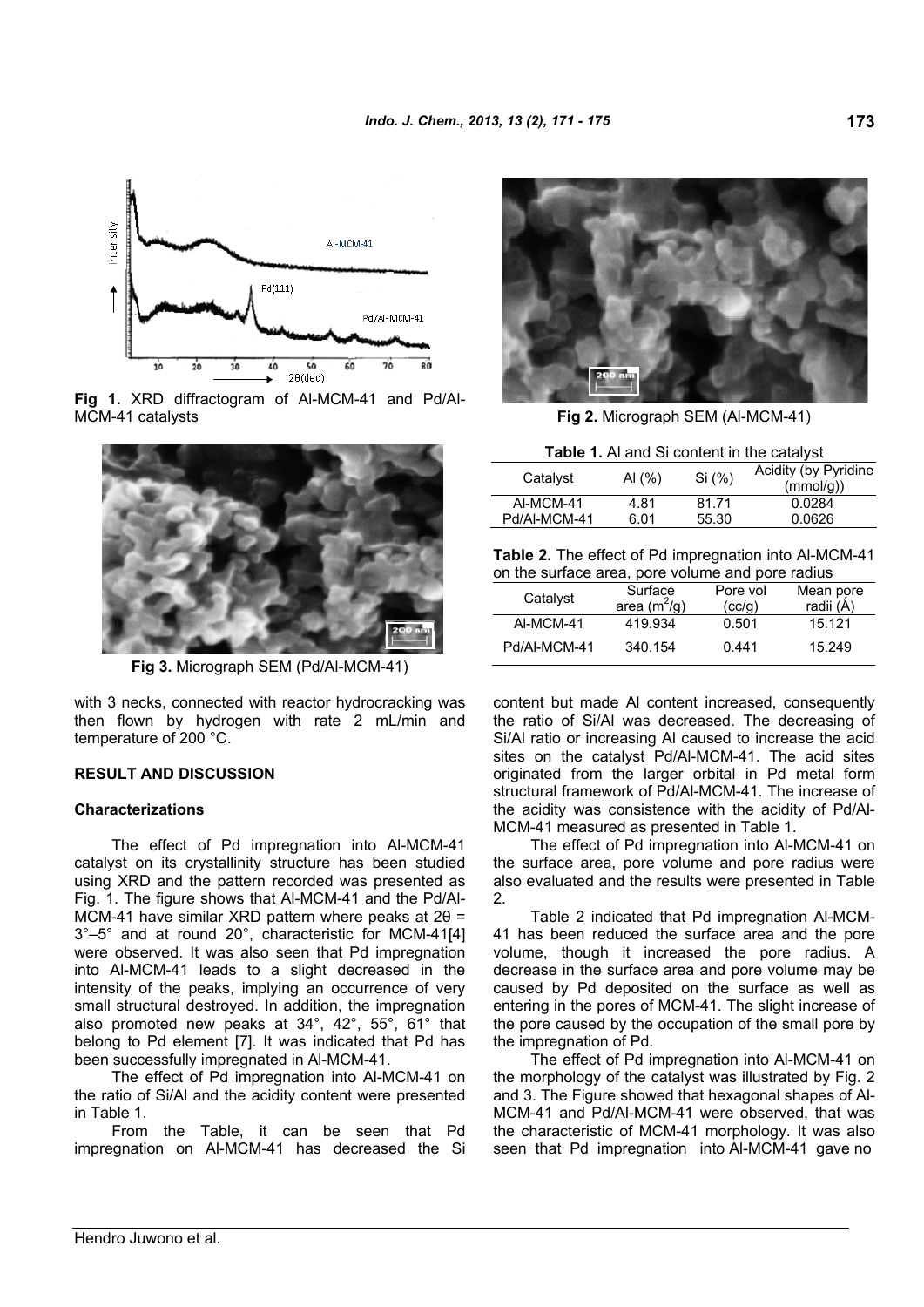



**Fig 5.** GC-MS chromatograms of the reaction product using Al-MCM-41 (a) and Pd/Al-MCM-41 (b)



| <b>Table 3.</b> Product distribution of the catalytic hydrocracking reactions |               |                  |  |  |
|-------------------------------------------------------------------------------|---------------|------------------|--|--|
| Compound/molecule                                                             | AI-MCM-41 (%) | Pd/Al-MCM-41 (%) |  |  |
| C8 hydrocarbons                                                               | 1.26          |                  |  |  |
| C9 hydrocarbons                                                               |               | 5.14             |  |  |
| C10 hydrocarbons                                                              |               | 10.94            |  |  |
| C11 hydrocarbons                                                              | 47.56         | 17.62            |  |  |
| C12 hydrocarbons                                                              | 33.93         | 62.25            |  |  |
| C13-C20 hydrocarbons                                                          | 14.33         | 4.05             |  |  |
| C15-C19 alcohols                                                              | 2.92          |                  |  |  |
|                                                                               |               |                  |  |  |

different morphology, implying there was no structural of Al-MCM-41 destroyed.

## **The Result of Cracking Process**

In order to evaluate the effect of Pd impregnation into Al-MCM-41 on the catalyst performance, the catalytic activities of both Al-MCM-41 and Pd/Al-MCM-41 have been tested for FAMEs hydrocracking in the presence of hydrogen gas. The FAMEs was obtained by transesterification of Nyamplung seed oil containing high triglycerides. The transesterification products were identified by GC-MS method, and the chromatogram was presented at Fig. 4.

The Figure showed that three high peaks with total percentage were 98.15% and two other very low peaks that was about 1.85% were observed. From their Mass Spectra, it was indicated that the high peaks belong to (1) 20.86% methyl palmitate, (2) methyl oleate 59.25% and (3) 18.04% methyl stearate that are FAMEs compound. Therefore it was clear that transesterification has been successfully occurred.

The hydrocracking results of the FAMEs with Hydrogen in the presence of Al-MCM-41 and Pd/Al-MCM-41 were indentified by GC-MS, and the chromatograms were displayed as Fig. 5. It can be seen that several peaks with various intensities appear, and

from their Mass Spectra interpretation several hydrocarbons can be identified as presented in Table 3.

From the Table, it was found that the FAMEs hydrocracking catalyzed by Al-MCM-41 result in the hydrocracking consisting of C8 and C11 - C19 of the carbon chain, accompanied by small amount of large alcohol compounds (C15 - C19). Furthermore, it was observed that hydrocarbon with C11 - C19 consist of C11 and C12 with equal medium percentage. Meanwhile, by using Pd/Al-MCM-41 catalyst, FAMEs hydrocracking yields only hydrocarbons with narrower distribution that are C9 - C20, which was dominated by C12, emerging gasoline family. By comparing the results, it was clear that Pd/Al-MCM-41 promoted more effective and selective hydrocracking of FAMEs. However, the percentage of C12 hydrocarbon need to be further improved.

#### **CONCLUSION**

It was concluded that Pd impregnation into Al-MCM-41 catalyst has been successfully carried out without damaging the structure of Al-MCM-41, by impregnating Pd into Al-MCM-41 to form Pd/Al-MCM-41, Si/Al ratio and the number of acid sites of the catalyst can be increased, but the surface area and